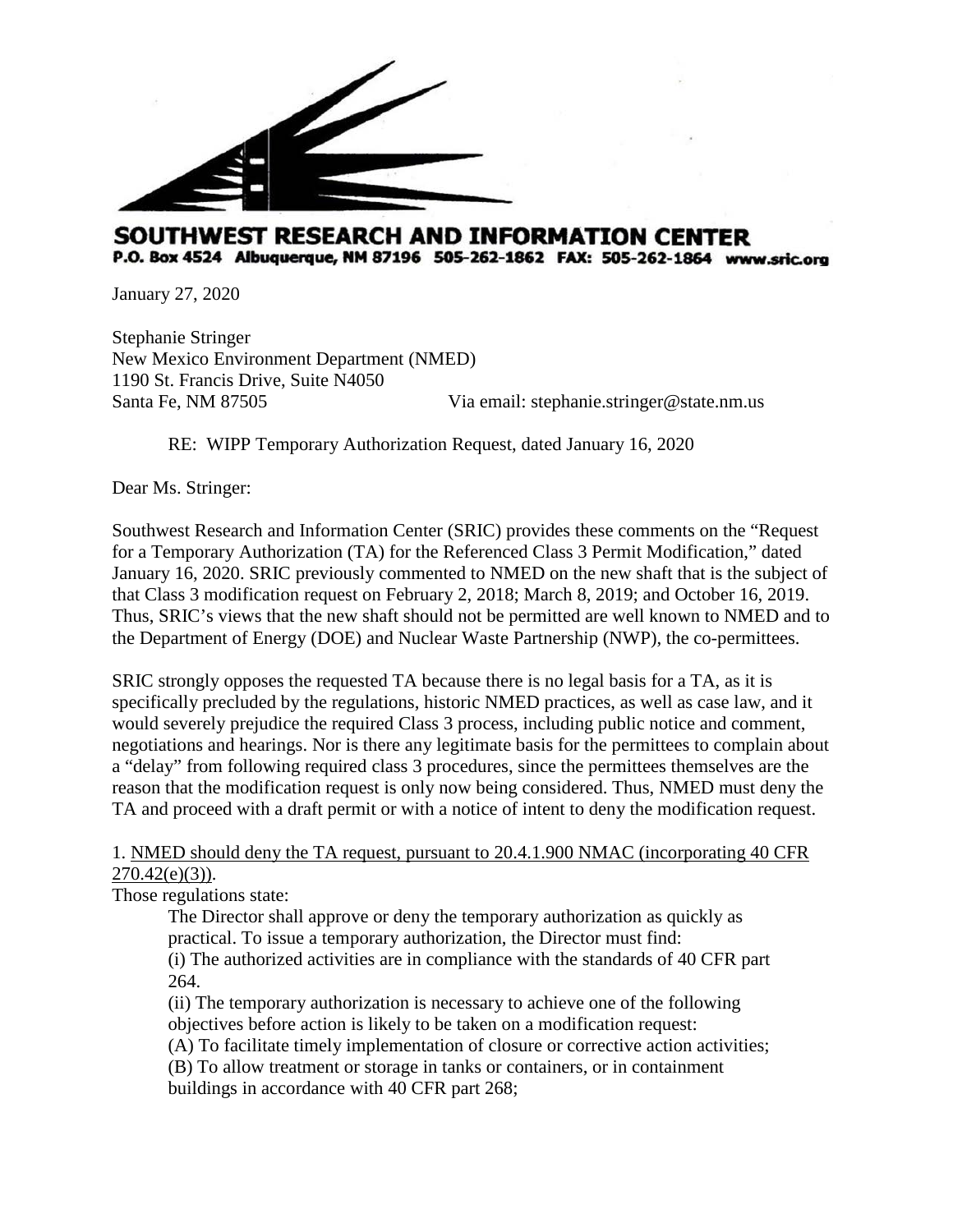(C) To prevent disruption of ongoing waste management activities; (D) To enable the permittee to respond to sudden changes in the types or quantities of the wastes managed under the facility permit; or (E) To facilitate other changes to protect human health and the environment.

In the case of a substantial construction project, such as the new shaft, that would be part of the facility for decades, a **TA is not allowed by the regulations**. Instead, Class 3 procedures must be followed.

In developing the regulations that include Temporary Authorizations, the Environmental Protection Agency (EPA) explained:

The rule also allows the facility to begin construction of a Class 2 modification 60 days after the modification is requested, although such construction would be at the permittee's own risk if the modification request is ultimately denied. This is known as the "preconstruction" provision. Finally, if the proposed Class 2 modification raises significant public interest or Agency concern about protection of human health or the environment, then the Agency can require that the Class 3 procedures be followed instead.

Class 3 modifications are subject to the same initial public notice and meeting requirements as Class 2 modifications. However, the default and **preconstruction provisions of Class 2 do not apply**. 53 Fed. Reg. 37913 (September 28, 1988), *emphasis added.*

The second aspect of today's preconstruction provision allows the Director to establish a preconstruction date of more than 60 days after application submission. This flexibility is needed for several reasons. First, situations may arise that warrant design changes in the permittee's proposal, and the Director should be able to postpone all or part of the construction until the final design is approved (although this should be infrequent, given the limited scope of Class 2 modifications). Another reason for the permitting Agency to be able to delay construction stems from the new provision in today's rule that would allow the Director to determine that a Class 2 request should instead follow the Class 3 procedures. (See above preamble discussion.) **Since there is no preconstruction allowed with a Class 3 modification**, and since the public has 60 days to comment and request that the permittee's proposal follow the Class 3 procedures, the Director may not know by the 60th day whether there is sufficient merit to require the Class 3 procedures for the modification instead of Class 2. In such cases, the Director needs the ability to inform the permittee, by day 60, that construction should be delayed. 53 Fed. Reg. 37918, *emphasis added***.**

Therefore, it is clear that a TA for a substantial construction project, such as the new shaft, that is the subject of a Class 3 Modification is **not allowed** by the regulations.

In the TA request, the permittees did not discuss that regulatory history, nor show that the request is exempt from the preconstruction prohibition on a TA for such a Class 3 request.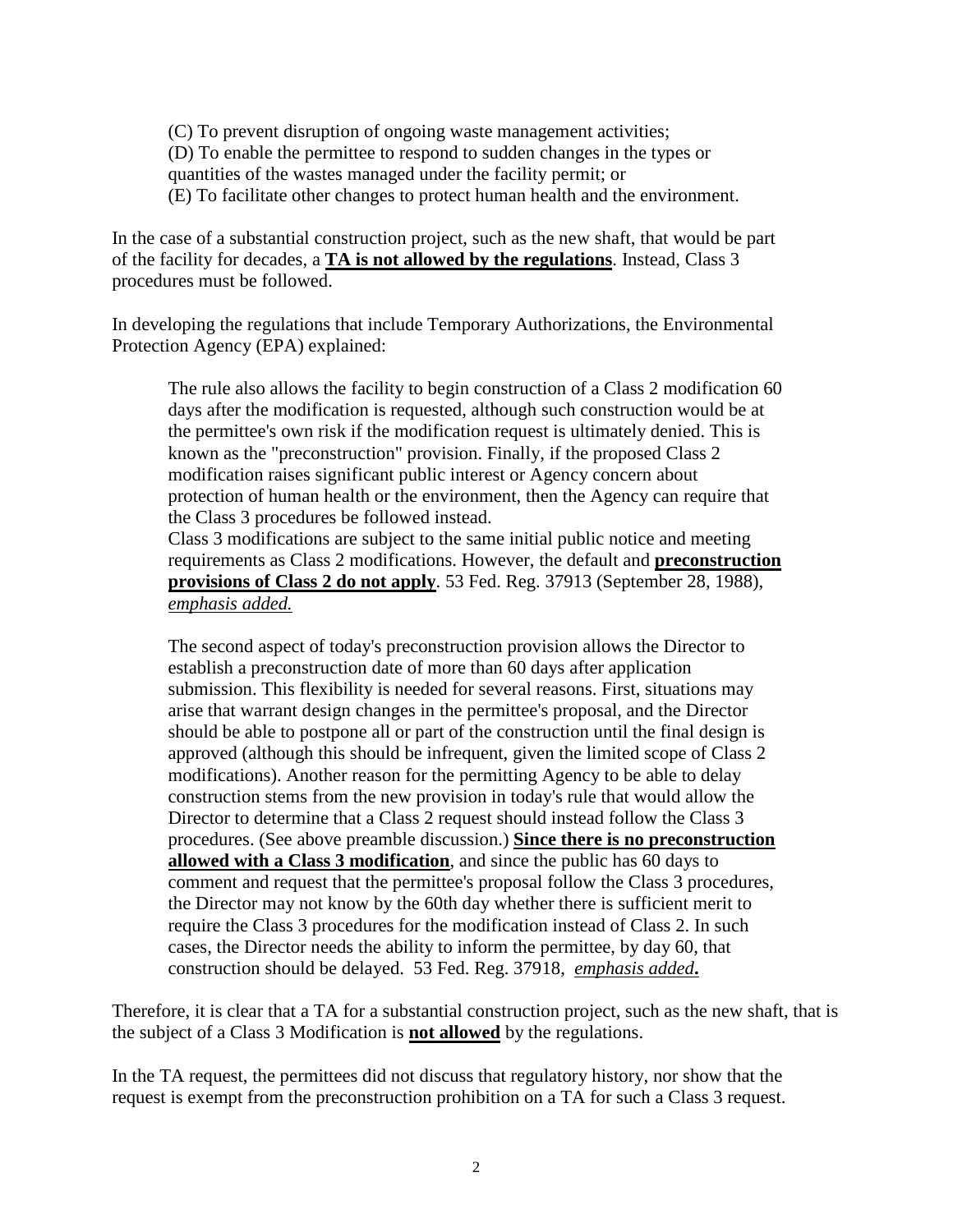2. NMED's practice regarding Temporary Authorizations for WIPP has also used those EPA explanations.

In 2000 and 2001, NMED acted on previous permittees' requests for Temporary Authorizations. On December 13, 2000, NMED approved a TA for a Class 2 Modification related to Drum Age Criteria. However, after reviewing public comment from SRIC, NMED rescinded that approval on December 22, 2000. In its rescission decision, NMED cited the September 28, 1988 EPA regulations and explanation.

On September 24, 2001, NMED denied permittees' request for a TA for a previously submitted Class 1 request that the permittees asked be considered under Class 2 procedures. In its denial letter, NMED again cited the September 28, 1988 EPA regulations and explanation.

SRIC is unaware that any WIPP TA requests have been approved that established a different basis for such approval. NMED has not adopted regulations providing any different basis than that used by EPA. Thus, NMED must continue to rely on its past practices and use the 1988 EPA explanation, which clearly prohibits a TA for the proposed preconstruction activity.

3. In addition to being specifically precluded, the TA request should be denied because it would severely prejudice the required Class 3 procedures, including public notice and comment, negotiations , and a public hearing.

The permittees Class 3 Permit Modification request was dated August 15, 2019. SRIC filed comments on October 16, 2019, opposing the request, noting that it was technically incomplete, and requesting negotiations and a public hearing. Other organizations and individuals also commented in opposition to the modification request.

On December 6, 2019, NMED issued to the permittees a Technical Incompleteness Determination (TID) on the modification request. On January 21, 2020 (five days after the TA was submitted), the permittees submitted their TID response.

NMED has still not issued a notice of denial or a draft permit for public comment, negotiations and public hearing, which are required for the pending Class 3 request. SRIC and other members of the public would be denied an effective opportunity to participate in the modification request if the TA were approved because construction on the \$75 million project would commence, which clearly prejudices the opportunity for the request to be denied because it would be substantially constructed before the NMED decision is made.

Further, the regulations limit TAs to 180 days. 20.4.1.900 NMAC (incorporating 40 CFR  $270.42(e)(1)$ ). That TA authorization can be extended only once, for an additional 180 days. 20.4.1.900 NMAC (incorporating 40 CFR 270.42(e)(4)). Thus, the entire Class 3 modification process would have to be completed in 360 days. At the same time, the WIPP permit renewal application is also in process. There are past examples of WIPP class 3 modifications requiring more than 360 days to complete, especially when there is as much substantial public opposition and technical concerns as is true with the new shaft modification. In SRIC's April 15, 2019 letter to Secretary Kenney, the concern about the time and resources for the permit renewal process and the permit renewal were specifically raised. at 2-3.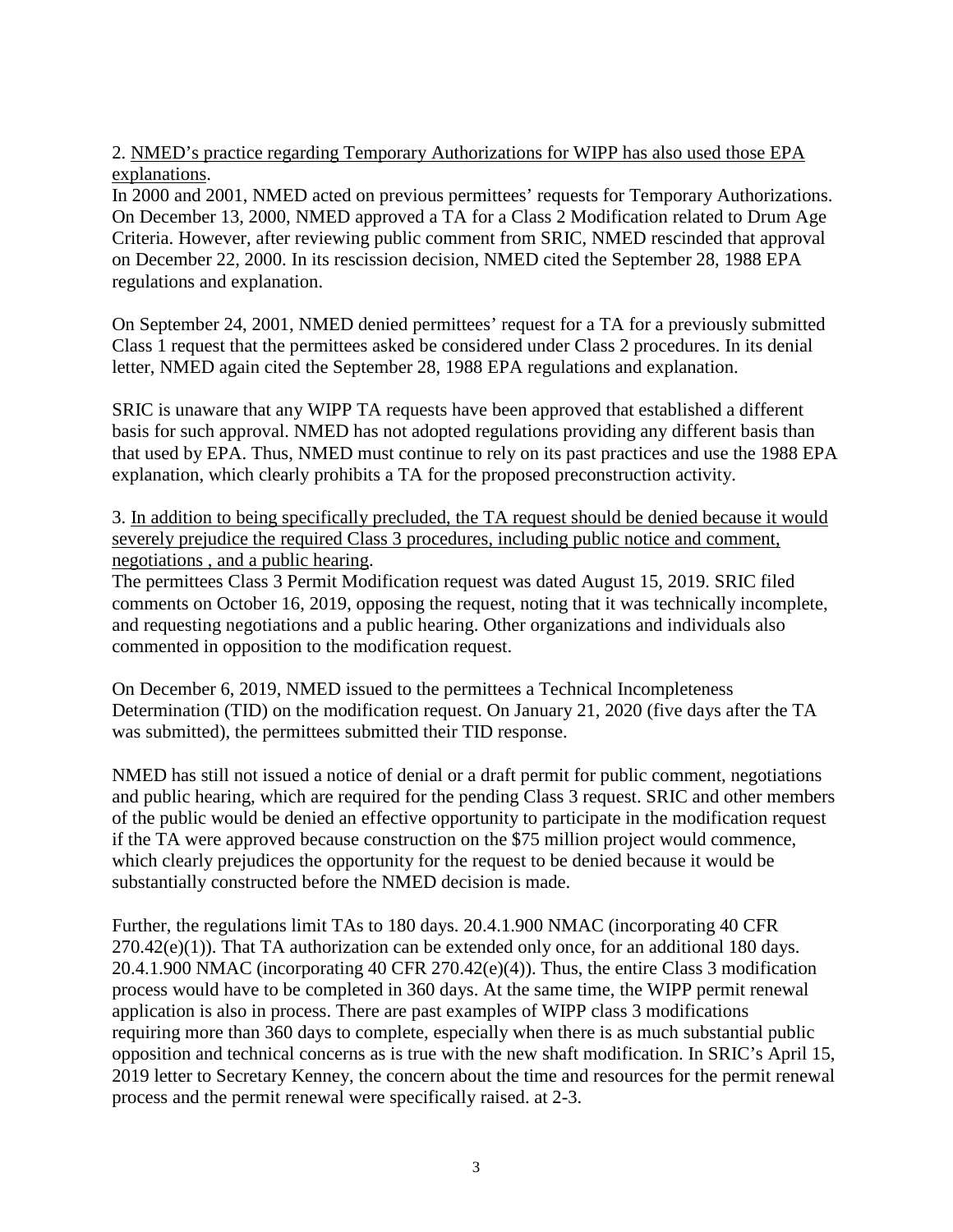The U.S. Fourth Circuit Court of Appeals has recognized the public interest in a full public permitting process before construction of hazardous waste disposal facilities. The permittee (Safety-Kleen) had asked for an injunction, directing the regulator to grant a temporary authorization to construct additional disposal facilities. The court sustained denial of the injunction, based upon the need for a public process:

We now turn to the question of whether the district court erred in concluding that the public interest weighs against the grant of an injunction. We agree with the district court. As discussed above, South Carolina has a carefully crafted process for granting a waste disposal operator additional space. That process includes the opportunity for public notice and comment. Safety-Kleen seeks to bypass this procedure by demanding immediate additional capacity. The public has a strong interest in the opportunity for notice and comment. First, the notice and comment procedure allows individual citizens and groups that are affected by an expansion in waste operations to participate in the permitting process. If history is any guide, a number of citizens and interest groups will participate in any process for public notice and comment on whether Pinewood's capacity should be increased. Second, the notice and comment procedure allows for careful and deliberate consideration of whether it is environmentally safe to allow Safety-Kleen to store additional waste. The Pinewood facility is located in an environmentally sensitive area. The facility is a mere 1200 feet from Lake Marion, a popular recreational spot and a source of drinking water for several thousand people. The facility is adjacent to over 8500 acres of forest and wetlands. The public has a strong interest in ensuring that DHEC carefully considers whether additional capacity is warranted. *See Coleman v. Paccar Inc*., 424 U.S. 1301, 1307, 47 L. Ed. 2d 67, 96 S. Ct. 845 (1976) (vacating stay of enforcement of federal motor vehicle safety standard in part because of public's strong interest in safety); *see also Ark. Peace Ctr. v. Ark. Dep't of Pollution Control*, 992 F.2d 145, 147 (8th Cir. 1993) (staying preliminary injunction in part because of potential environmental harm if an injunction was in force). We agree with the district court that the public interest weighs in favor of denying an injunction against DHEC.

*Safety-Kleen, Inc. v. Wyche*, 274 F.3d 846, 863-864, 2001 U.S. App. LEXIS 26910, \*28-30, 53 ERC (BNA) 1744, 38 Bankr. Ct. Dec. 261, 32 ELR 20438.

The same arguments in favor of a denial of "temporary" authorization to construct apply here. A number of citizen groups and individuals seek to participate in the Class 3 procedures and the environmental safety of the project is disputed. Moreover, in its October 16, 2019 comments, SRIC specifically raised concerns about the permittees' likely attempts to begin excavation before the Class 3 procedures were completed. at 9.

4. The permittees' actions have clearly established that there is no urgency to begin excavation of the new shaft before the required modification public processes are completed.

On July 13, 2017, the permittees submitted a notice of planned change for the new Shaft Number 5 (S#5). The notice stated: "The Permittees anticipate that the excavation of S#5 will start in calendar year 2018." at 1. Clearly, that excavation of the new shaft did not begin in 2018.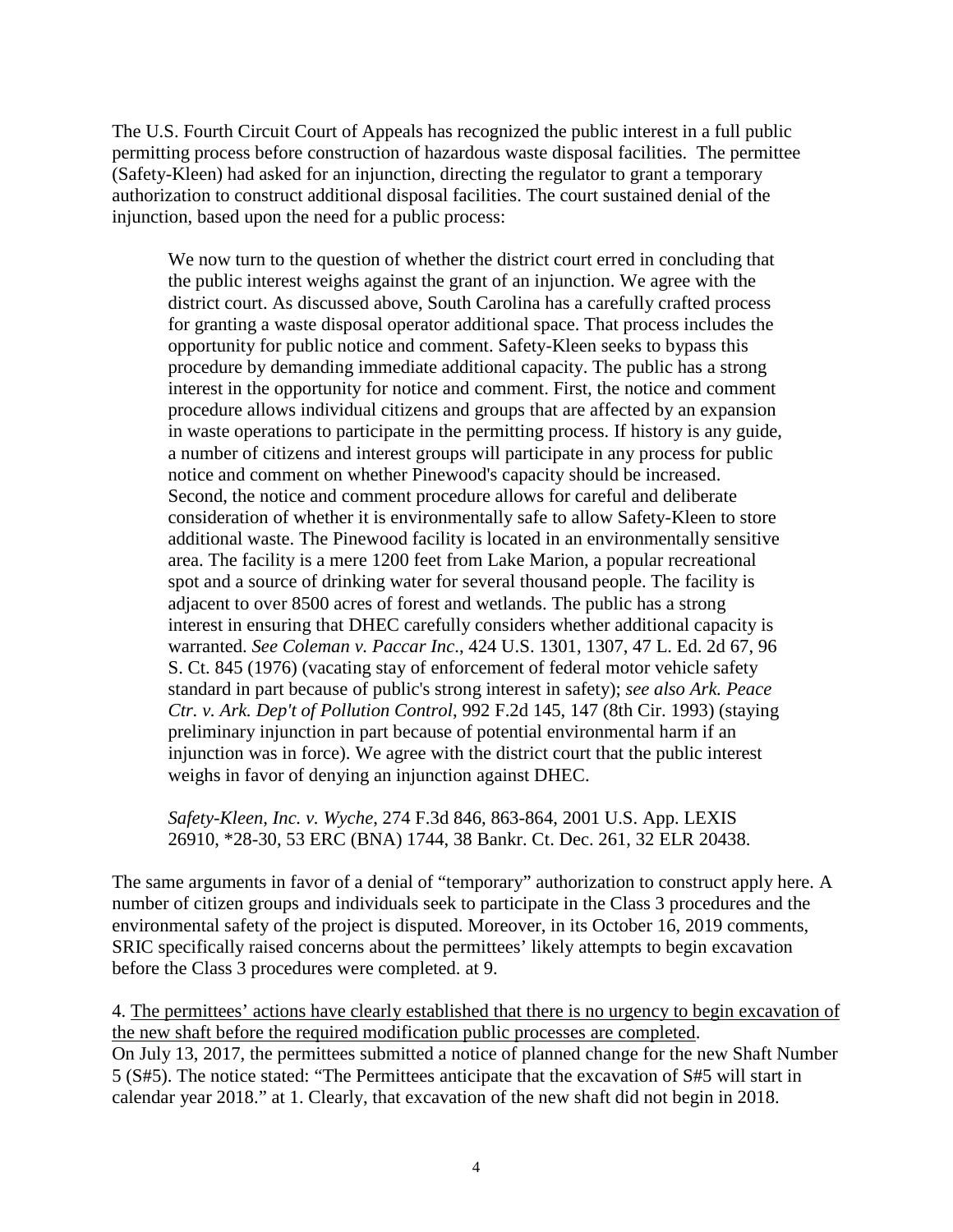On December 22, 2017, the permittees submitted a Determination of Class for the new shaft. Subsequently, on January 31, 2018, the permittees submitted a Class 2 modification request – Clarification of TRU Mixed Waste Disposal Volume Reporting – that became the Class 3 Volume of Record (VOR) modification request.

Even though the new shaft request had been submitted more than a month earlier, the permittees stated to NMED and the public (including SRIC) that the VOR was a higher priority for action than the new shaft modification request. The permittees knew that priority decision would significantly delay the required modification processes for the new shaft. As a result, NMED proceeded with the VOR as a Class 3 request and issued its decision approving that request on December 21, 2018. (SRIC and other parties have appealed that decision to the New Mexico Court of Appeals, case A-1-CA-37894).

The permittees have not claimed that the VOR is needed to protect human health and the environment at WIPP. Yet they placed the VOR as a higher priority than excavation of the new shaft. Indeed, the Determination of Class request for the new shaft was withdrawn and the Class 3 modification request for the new shaft was not submitted until August 15, 2019. That request could have been submitted months earlier, and it could have been technically complete, so that the required Class 3 processes would be further along. Further, the permittees could have filed the Class 3 request as their December 22, 2017 Class Determination Request, in which the Class 3 procedures could have begun in 2018 and would likely have been concluded before now. Thus, it is the permittees own actions that have delayed the required public processes for the new shaft modification.

As noted in SRIC's October 16, 2019 comments, the likely "urgency" of starting excavation relates to financial incentives for NWP, which are not the basis for a TA or approval of the modification request. The current FY 2020 Performance Evaluation and Measurement Plan (PEMP) for NWP includes a \$1,200,000 bonus fee for completing three specific activities related to the new shaft. Those activities are to be accomplished by February 20, 2020; March 30, 2020; and July 10, 2020. The fees themselves provide incentives for NWP to advocate for a quick approval of the request, to the detriment of an adequate public participation process. at 9.

## 5. The permittees' claim that the TA for the shaft would protect public health and the environment has not been demonstrated.

In the TA request, the permittees assert that it meets the criterion "to facilitate other changes to protect public health and the environment." at 2. However, SRIC's October 16, 2019 comments stated that the shaft has not been shown to protect, public health and the environment. at 6-7. The permittees' basis and need for the shaft should be part of the Class 3 modification process. Moreover, SRIC reiterates that the real purpose of the shaft is to facilitate WIPP expansion – adding new disposal rooms and panels – not to protect public health and the environment. If such rooms and panels were not being planned, there is no need for the new shaft, as WIPP was designed and has operated since 1999 with the four existing shafts.

In summary, there is no legal basis for a TA, as it is specifically precluded by the regulations, as well as case law, and it would severely prejudice the required Class 3 process. Nor is there any legitimate basis for the permittees to complain about any "delay" from NMED following the